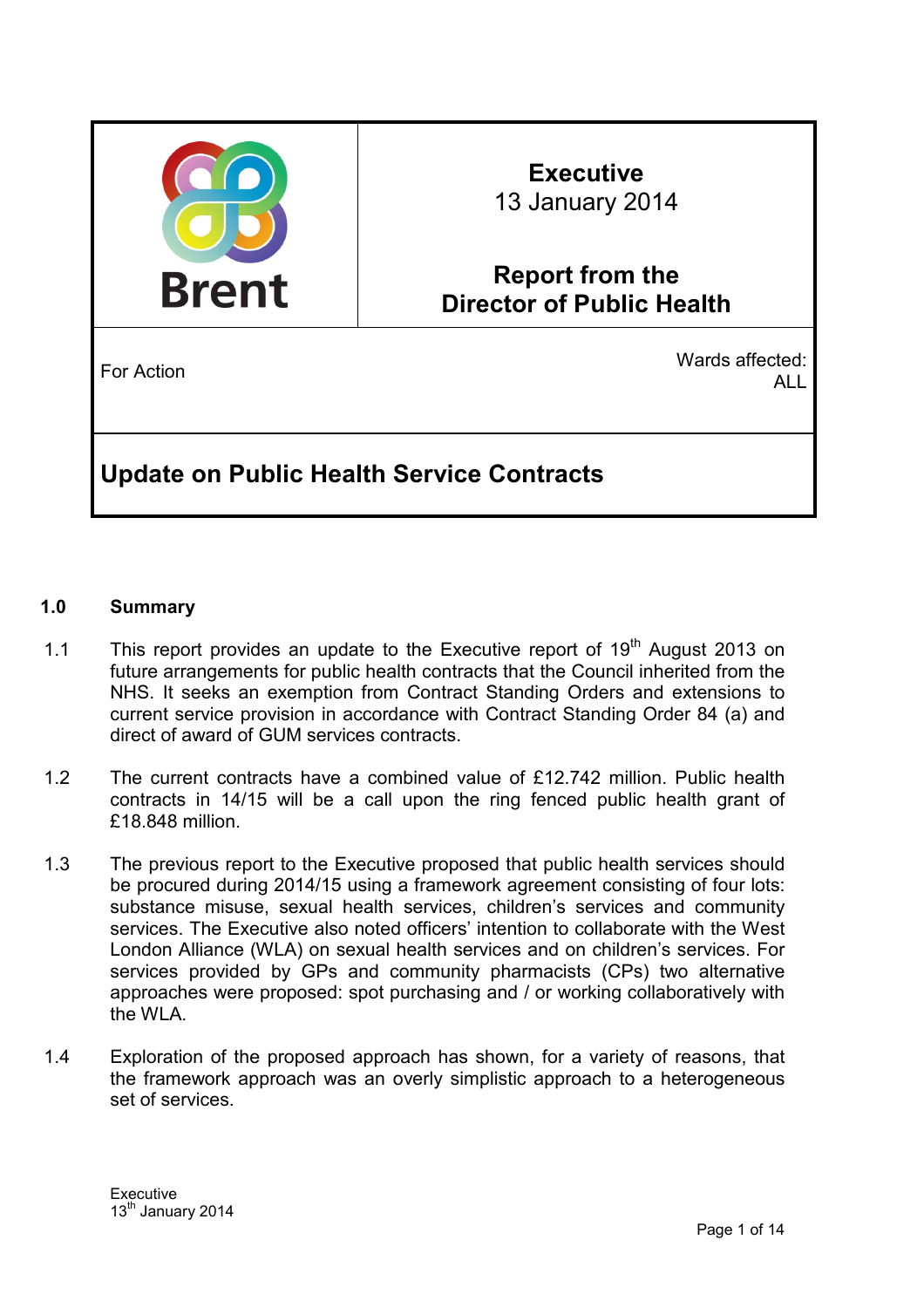- 1.5 Discussions within the WLA have expanded the scope of potential collaboration and have revealed the timetables proposed in the August report to be very ambitious. WLA collaboration has also indicated that for some services, for example school nursing, the market is immature. For sexual health services, local and pan London needs assessment have recently reported which should be reflected in future procurement. Further investigation of the nature of the inherited contracts has shown that extending and harmonising extension periods will place contracts on a firmer legal footing. In some instances, the Department of Health (DH) has issued guidance which would support a revision of the proposed approach. For example, DH has announced that it will issue a new model specification for school nursing during 2014/15.
- 1.6 Therefore this report proposes amendments to the previous paper, for good operational and financial reasons. These are laid out in the recommendations and involve a variety of approaches, depending on the nature of the service to be procured, the nature of the market (if any) and the potential for collaboration with the WLA.
- 1.7 The report considers in turn: substance misuse services, sexual health services, children's services, community services and services provided by GPs and community pharmacists. For each section, the paper considers the previous Executive position, any grounds for revisiting this and, if so, revised proposals.
- 1.8 It should be noted that during the period of contract extensions, officers will undertake a procurement process for contracts for 2015/16 onwards. This is an ambitious timetable but achievable provided there are no delays external to the authority, for example, in the DH issuing revised service specifications later than currently anticipated.

### **2.0 Recommendations**

That the Executive:

- 2.1 Notes the progress made in developing options for the future commissioning and procurement of public health services.
- 2.2 Gives approval to an exemption in accordance with Contract Standing Order 84(a) from the usual tendering requirements of Standing Orders to extend the existing Public Health services contracts inherited from the NHS for the contract periods set out in paragraph 8.1, on the basis of good operational and/or financial reasons as stated within this report.
- 2.3 Notes that residential rehabilitation and inpatient detoxification for substance misuse are currently spot purchased and that these arrangements will continue while officers explore the possibility of collaboratively procuring through the WLA, as set out in Para. 3.9.
- 2.4 Delegates authority to the Director of Public Health, in consultation with the Director of Legal & Procurement and Chief Finance Officer, to participate in the WLA negotiation of 2014/15 Genito-Urinary Medicine ("GUM") contracts and to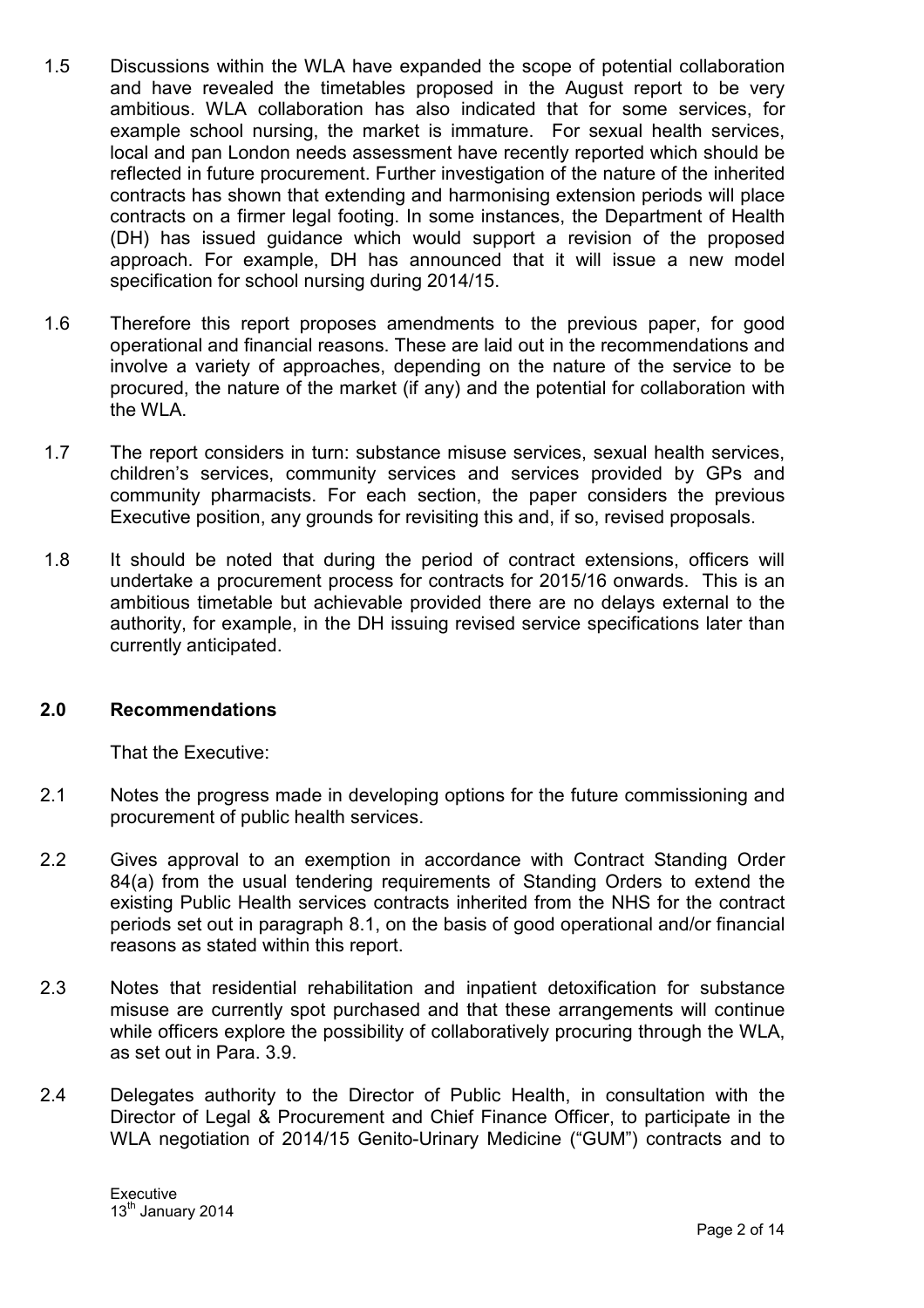award direct contract(s) to existing GUM health providers, on behalf of Brent Council, and to develop arrangements to support the collaborative management of these contracts, as set out in Para. 4.6.

- 2.5 Notes the decision of Leaders Committee London Councils, in consultation with the Director of Public Health, to fund pan London HIV prevention activity procured by Lambeth Council on behalf of all London boroughs, as set out in para. 4.11.
- 2.6 Delegates authority to the Director of Public Health, in consultation with the Director of Legal & Procurement and the Chief Finance Officer, to establish, appoint and monitor a providers' list comprising GP practices, local community pharmacies, and potentially private sector providers, for the continued commissioning of community-based services (previously referred to as "Local Enhanced Services") as set out in Para 7.4 of this report.

### **3.0 Substance Misuse Services**

3.1 The table below lists current services with current values:

|                | <b>Service</b>                                                | <b>Current Provider</b>                                        | <b>Annual Value</b> |
|----------------|---------------------------------------------------------------|----------------------------------------------------------------|---------------------|
| 1              | Substance misuse: Cobbold Road<br>treatment and recovery      | Addaction                                                      | £620,000            |
| $\overline{2}$ | Substance misuse: outreach and<br>engagement                  | <b>CRI</b>                                                     | £540,000            |
| 3              | clinical<br>Substance misuse:<br>prescribing                  | <b>CNWL NHS FT</b>                                             | £2,000,000          |
| $\overline{4}$ | counselling<br>Substance misuse:<br>and day programme         | <b>EACH</b>                                                    | £270,000            |
| 5              | criminal<br>Substance<br>misuse:<br>justice work              | <b>WDP</b>                                                     | £780,000            |
| 6              | Substance misuse and sexual<br>health young people's services | A range of contracts with<br>Addaction, SHOC. African<br>child | £472,537            |
|                | <b>Total</b>                                                  |                                                                | £4,682,537          |

#### **Table 1: Substance misuse services**

3.2 The Executive has previously agreed to the extension of the contracts in Table 1 for a period of up to 6 months from  $1<sup>st</sup>$  April 2014. However, rather than approaching these services as a single lot as originally planned, Officers propose different approaches for treatment and recovery services (lines 1 to 5) than for young people's services (line 6).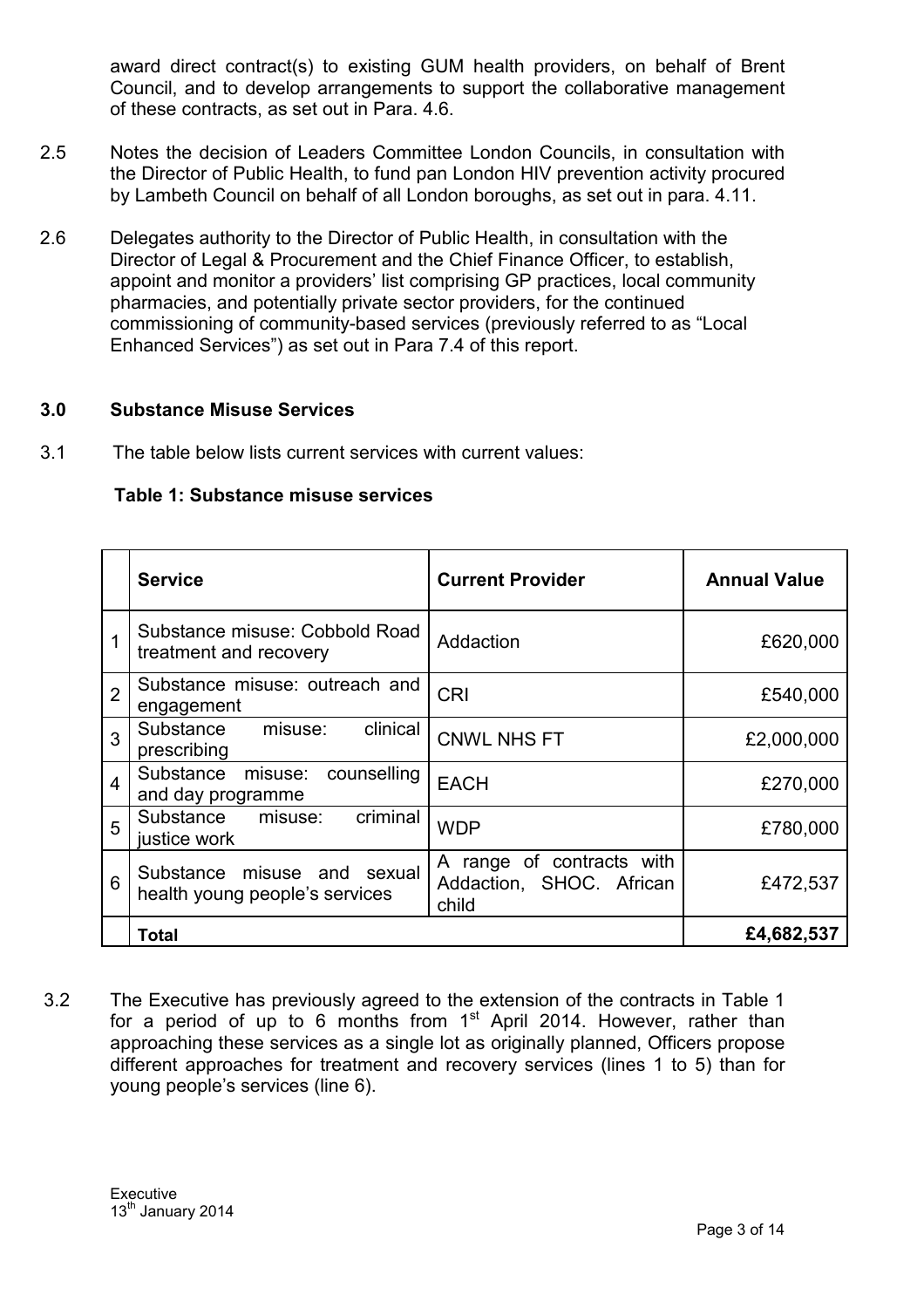- 3.3 Subsequent to the previous report, the WLA has established a programme to explore the potential for collaborative public health procurement including for substance misuse.
- 3.4 Exploration of possible WLA collaboration on substance misuse has shown this would be possible with Barnet and Harrow. Ealing and Hounslow have recently entered into long term contracts for their substance misuse services. Collaboration with Barnet and Harrow may offer efficiencies and economies of scale and the potential to address cross border issues, for example, in the criminal justice system where the three authorities share magistrates' courts and custody suites.
- 3.5 Officers therefore recommend an additional extension, for good operational and financial reasons, of 6 months from October 2014 to March 2015 for treatment and recovery services (contracts 1 to 5). This will allow sufficient time to complete joint procurement with Barnet and Harrow, should this be found to be able to deliver efficiencies while maintaining quality. Officers will report back to Members should the collaborative arrangement not proceed, seeking approval to re-tender the services as a Brent only tender.
- 3.6 It should be noted that Brent treatment and recovery services currently outstrip London and National performance in terms of access to, and successful completion of, drug and alcohol treatment. Brent services have been cited by Public Health England as examples of good practice. Future commissioning will need to protect and build upon this performance and minimise potential disruption. Any future collaboration would need to ensure at least some services were delivered within Brent as well as maintain and build upon the current integrated model of provision with strong service user involvement and influence.
- 3.7 Officers intend to move to the above-mentioned services onto the new model community services contract terms and conditions produced by DH for local government public health services for all commissioning from 2015/16
- 3.8 The Council has inherited from the NHS separate service provision for young people for substance misuse and for sexual health services (Table 1 line 6). A sexual health needs assessment for Brent has recently reported. Based upon this, officers recommend that re-procurement is undertaken to secure an *integrated* young people's service covering both sexual health and substance misuse. Officers therefore recommend an additional extension of 6 months from October 2014 to March 2015 of the current sexual heath and substance misuse young people's services in order to allow the procurement of the new service model. Officers intend to seek approval from Members on the pre-tender considerations and evaluation criteria for this service, once finalised. Officers intend to move to the new model contract terms and conditions produced by DH for local government public health services for this commissioning.
- 3.9 In addition to the services in Table 1, residential rehabilitation and inpatient detoxification are currently spot purchased. There is interest in the WLA to explore the potential for collaboration on a framework agreement basis for these services and Members should note officers' intention to explore Brent's participation in discussions with officers in the WLA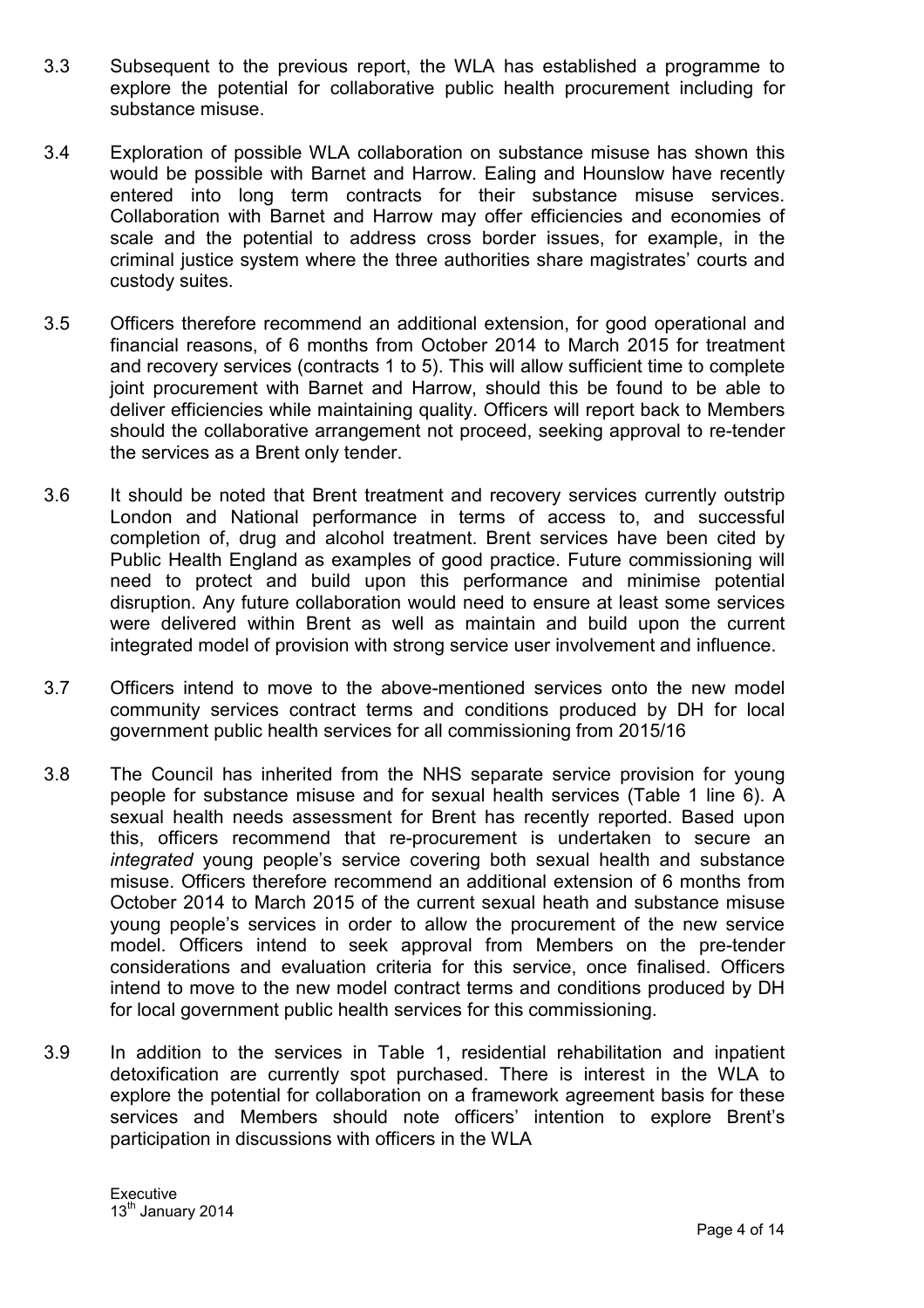## **4.0 Sexual health services**

4.1 The table below lists current services with current values:

## **Table 2. Sexual Health Services**

|                | Service <sup>[1]</sup>                        | <b>Current Provider</b>                                  | <b>Annual Value</b> |
|----------------|-----------------------------------------------|----------------------------------------------------------|---------------------|
| $\overline{7}$ | <b>Genitourinary Medicine (GUM)</b>           | Various NHS Trusts [2]                                   | £4,350,000          |
| 8              | Community contraceptive<br>services (CaSH)    | <b>CNWL NHS FT</b>                                       | £712,000            |
| 9              | Chlamydia screening:<br>programme management  | <b>NWL Hospitals</b>                                     | £169,000            |
| 10             | Chlamydia screening: testing of<br>samples    | The Doctors Laboratory                                   | £80,000             |
| 11             | Local HIV prevention                          | <b>CHAT</b>                                              | £100,373            |
| 12             | Web based condom ordering and<br>distribution | <b>Therapy Audit</b>                                     | £4,700              |
| 13             | Pan London HIV Prevention<br>Programme        | Various providers<br>commissioned via Lambeth<br>Council | £28,288             |
|                | <b>Total</b>                                  |                                                          | £5,444,361          |

 $(1)$  Young people's sexual health promotion services are included in Table 1 for consistency with presentation in previous Executive paper<br><sup>(</sup>2<sup>)</sup> As these are open access services where cost is demand driven this is an estimate of cost

- 4.2 The Executive has previously agreed the extension of the contracts in Table 2 for a period of up to 10 months from  $1<sup>st</sup>$  April 2014. However, rather than approaching these services as a single lot as originally planned, officers propose different approaches for GUM services (line 7); local contraceptive, chlamydia screening and sexual health promotion services (lines 8 to 12); and pan London HIV prevention services (line 13).
- 4.3 There is a tension between the requirement that GUM and CaSH services must be open access, i.e. Brent residents can chose to attend a GUM or CaSH service anywhere, and competitive procurement processes. The approach recommended by officers seeks to allow open access services to operate under contract while managing financial and clinical risk.
- 4.4 The requirement for GUM and CaSH services to be provided on an open access basis is stipulated in the *Local Authorities (Public Health Functions and Entry to Premises by Local Healthwatch Representatives) Regulations 2013* ("the

 $\overline{a}$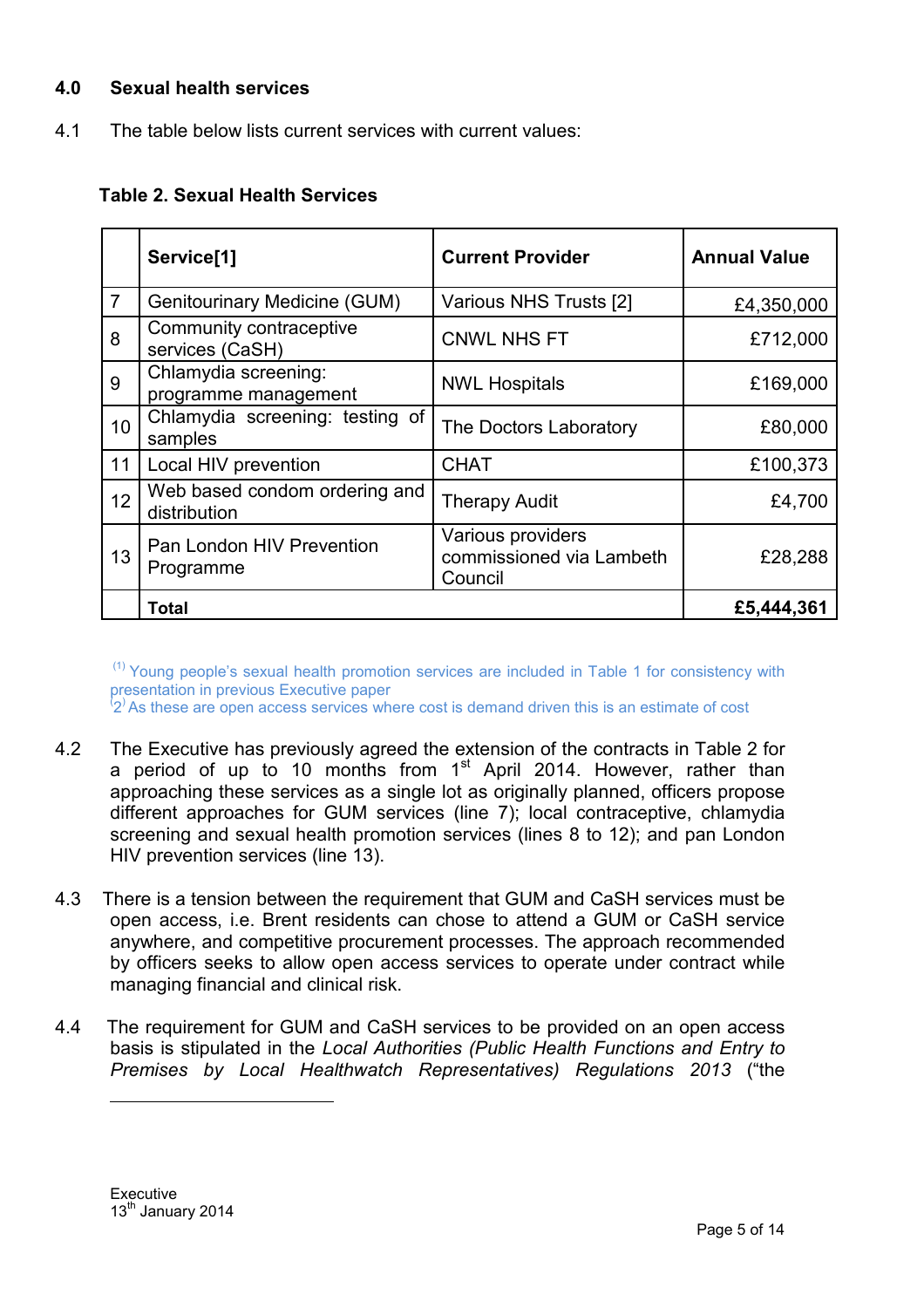Regulations"). The DH best practice guidance for local authorities *Commissioning Sexual Health services and interventions* explains that the local authorities' ring fenced budgets for these services are based on their resident population, and do not therefore cover any services provided to residents of other local authority areas under the requirement to provide open access services. The DH supports the recommendation, within its guidance, that local authorities ought to establish a system of "cross charging", which is essential for fair and transparent payment systems, although it would be for local authorities themselves to decide on whether they wished to use a system of cross charging.

4.5 For the future commissioning of public health services, all commissioning bodies (including local authorities in the exercise of their public health functions), will be required by law (by virtue of the *Health Act 2009* and the *Health and Social Care Act 2012*) to have regard to the NHS Constitution in their decisions and actions, including those in relation to sexual health services. (The NHS Constitution also applies to providers of sexual health services, whether NHS trusts, Foundation Trusts, GPs or other primary care providers, or private providers). The latest NHS Constitution can be accessed via this link for information:

https://www.gov.uk/government/uploads/system/uploads/attachment\_data/file/170 656/NHS\_Constitution.pdf

- 4.6 For GUM services, 11 boroughs (WLA plus the Tri-borough, Camden, Islington and Haringey) propose to negotiate 2014/15 contracts together with all of the major providers. Doing so strengthens the contract negotiating position in terms of price and data requirements, has the potential to reduce transaction costs and to strengthen our ability to assure clinical quality and patient safety. Officers recommend that Brent takes an active part in the collaborative negotiation and management of GUM contracts for 2014/15. The collaboration would seek to move services to the new model contract terms and conditions produced by DH for local government public health services.
- 4.7 Currently, the other WLA boroughs are not in a position to enter into collaborative arrangements for CaSH for 2014/15 as identified at Para. 4.6 above. Officers therefore recommend an additional extension, for good operational and financial reasons, to the 10 months granted by Members at the 19<sup>th</sup> August 2013 Executive meeting, of current Brent CaSH contracts by up to two (2) further months from February 2015 to March 2015. This will allow sufficient time to further explore WLA collaboration for 2015/16.
- 4.8 Officers also recommend an additional extension, to the 10 months granted by Members at the 19<sup>th</sup> August 2013 Executive meeting, of current Chlamydia screening contracts of a further two (2) months from February 2015 to March 2015. This will bring these contracts in line with the timeline for other sexual health services.
- 4.9 London Councils and London DsPH have commissioned an HIV prevention needs assessment, which has recently reported. Officers recommend an additional extension to the 10 months granted by Members at the  $19<sup>th</sup>$  August 2013 Executive meeting, of a further two (2) months from February 2015 to 31 March 2015, for current local HIV prevention and condom distribution services. This will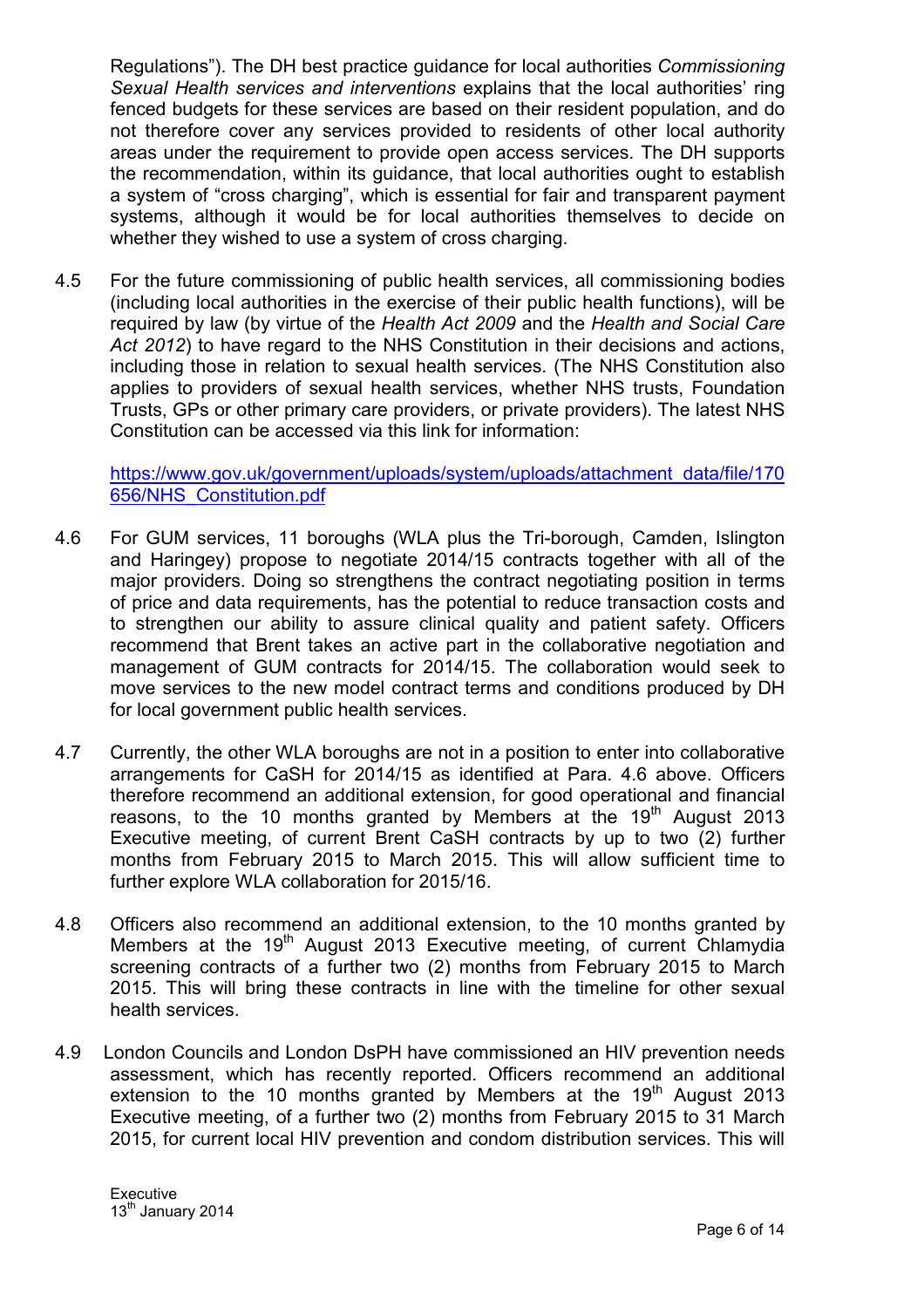allow time to consider the preferred local model of HIV prevention services in the light of the London needs assessment and to carry out a local procurement.

- 4.10 Officers intend to move the above-mentioned services onto the new model contract terms and conditions produced by DH for local government public health services for all commissioning from 2015/16
- 4.11 Leaders Committee of London Councils (being a Joint Committee) have agreed (at the 12/11/13 meeting) to the continuation of a reshaped pan London HIV prevention activity, on the recommendation of the London DsPH. Lambeth Council will procure pan-London communications, condom distribution and outreach behavioural change services on behalf of all London Boroughs. Brent Council's financial contribution will be £28,190 in 2014/15 and up to £32,816 in 2015/16 and 2016/17.

### **5.0 Children's services**

5.1 The table below lists current services with current values

| <b>Service</b>                     | <b>Current</b><br><b>Provider</b> | <b>Current</b><br>commissioner                      | <b>Annual</b><br>value | <b>Comments</b>                                            |  |
|------------------------------------|-----------------------------------|-----------------------------------------------------|------------------------|------------------------------------------------------------|--|
| School<br>nursing                  | <b>Ealing Hospitals</b><br>Trust  | Contract held by<br>CCG on behalf<br>of Council [1] | £1,490,754             |                                                            |  |
| <b>Health</b><br>visiting          | <b>Ealing Hospitals</b><br>Trust  | <b>NHS England</b>                                  | £3,747,403             | Not currently<br>funded by the<br>council,                 |  |
| <b>Family Nurse</b><br>Partnership | <b>Ealing Hospitals</b><br>Trust  | <b>NHS England</b>                                  | £0                     | 2015/16<br>funding will<br>transfer with<br>responsibility |  |
| <b>Total</b>                       |                                   | £5,238,157                                          |                        |                                                            |  |

### **Table 3. Children's services**

[1] This is the actual agreed contract value. The August report contained an estimated value of £1,474,000.

 $\overline{a}$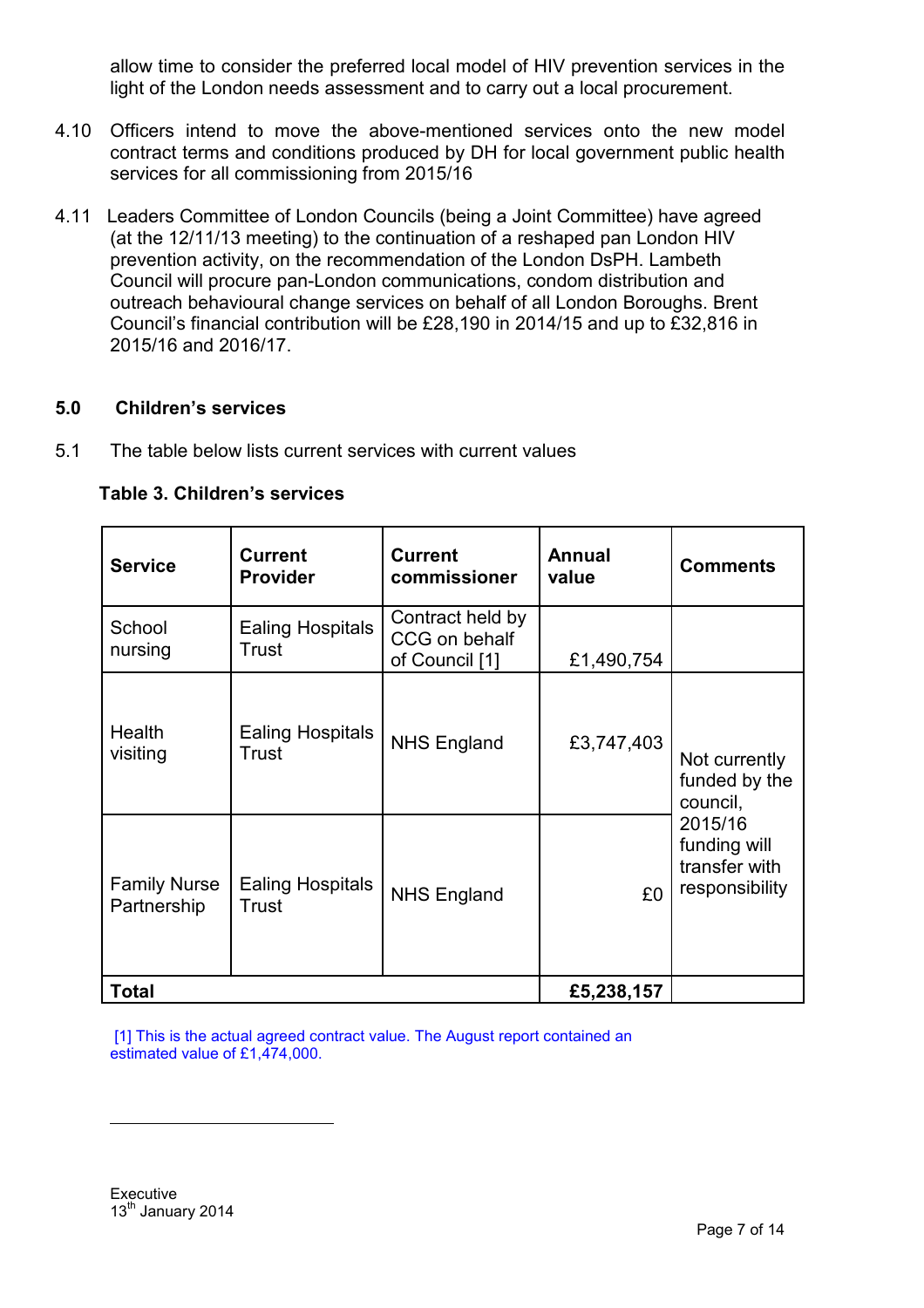- 5.2 The previous Executive report proposed that children's services should be procured as a single lot within a framework agreement. This is no longer thought to be appropriate. Health visiting is currently commissioned by NHS England, as will be the Family Nurse Partnership. DH current plans are to transfer the commissioning of both services to local authorities for 2015/16, along with funding. A process of contract transfer / novation (dependent on awaited DH guidance) rather than procurement will therefore be required during 2014/15.
- 5.3 The Executive has previously agreed the extension of school nursing contracts for up to 10 months. However officers have recently learnt that DH proposes to issue a national service specification for school nursing during 2014/15. Officers therefore recommend an additional extension of the current school nursing arrangements for 2 months from February to 31 March 2015.
- 5.4 The Council currently commissions school nursing services through the Brent CCG contract with the provider, Ealing Hospital NHS Trust. The Council's contractual arrangement with the Brent CCG is via a section 76 agreement (under the NHS Act 2006) with the CCG. This arrangement allows the Council to avail itself of the CCG / Commissioning Support Unit (CSU) contract monitoring and clinical governance arrangements. The CCG have indicated their willingness to continue to act on behalf of the Council for 2014/15.

### **6.0 Community services**

6.1 The table below lists current services with current values

| <b>Service</b>            |           | <b>Current Provider</b>                                 | <b>Annual Value</b> |
|---------------------------|-----------|---------------------------------------------------------|---------------------|
| Intensive<br>intervention | lifestyle | Ealing Hospital Trus<br>(Contract held by CCG)<br>Trust | £150,000            |
| Community<br>management   | weight    | <b>Slimming World</b>                                   | £76,000             |
| <b>Total</b>              |           |                                                         | £226,000            |

## **Table 4: Community services**

- 6.2 The Executive have previously the extension of the contracts in Table 4 for a period of up to 6 months from  $1<sup>st</sup>$  April 2014. The Council currently commissions intensive lifestyle intervention by the same arrangement specified in Para. 5.4 above, via a section 76 agreement with the Brent CCG. This arrangement allows the Council to avail itself of the CCG / CSU contract monitoring and clinical governance arrangements. The CCG have indicated their willingness to continue to act on behalf of the Council for the financial and NHS contractual year 2014/15. Officers therefore recommend an additional extension of the current intensive lifestyle support arrangements for 6 months from October 2014 to March 2015
- 6.3 The action plan under development to support the delivery of the Health and Well Being Strategy involves a review of weight management services. Officers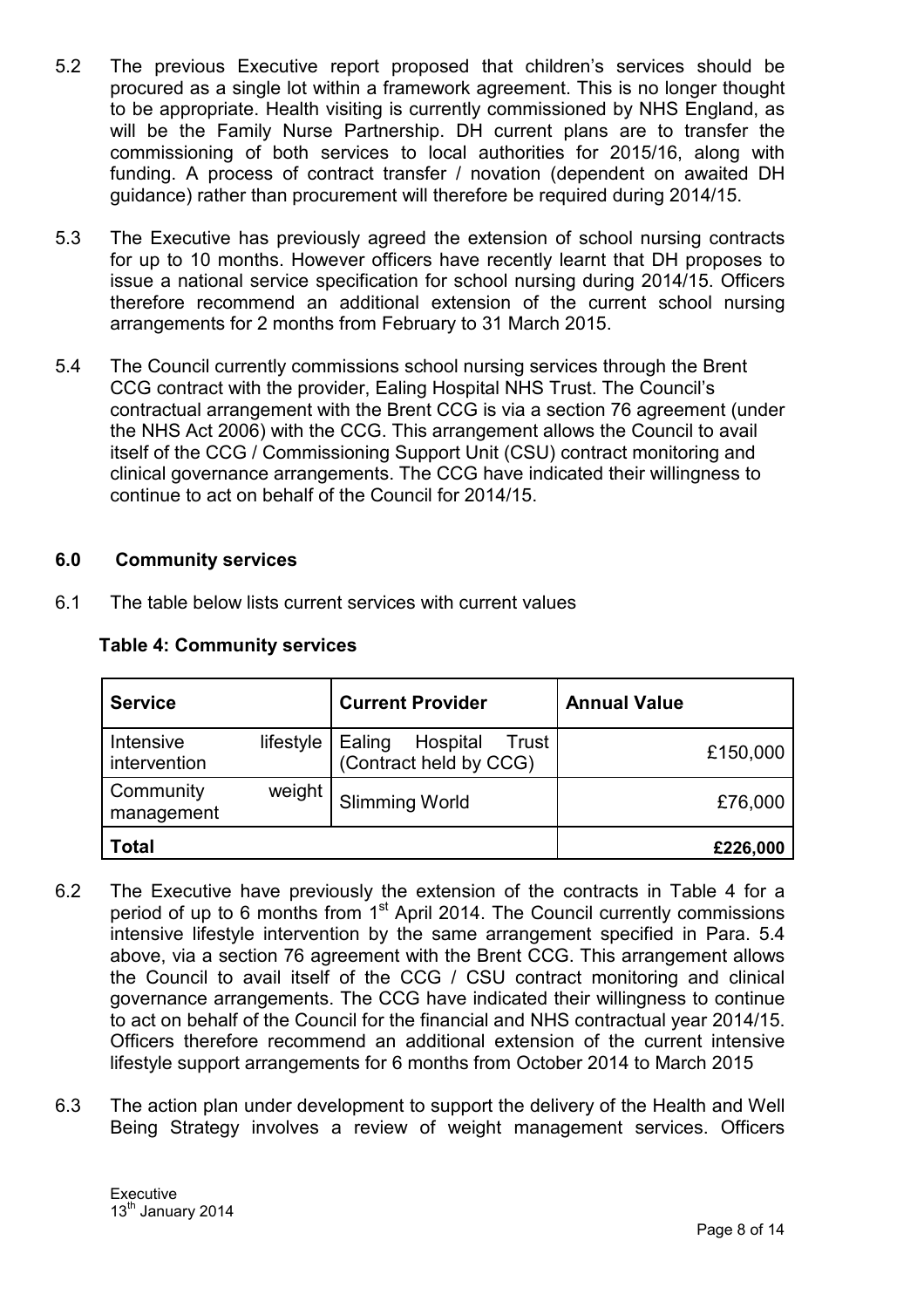therefore recommend an additional 6 month extension of the current community weight management services from October 2014 to March 2015.

6.4 Officers intend to move to the above-mentioned services onto the new model community services contract terms and conditions produced by DH for local government public health services for all commissioning from 2015/16.

## **7.0 Services provided by GP and Community Pharmacists**

7.1 The Council has inherited a number of Local Enhanced Services (LES). These are agreements with GPs and / or Community Pharmacists (CPs) to provide services which are outside the scope of their core, nationally agreed, contract with NHS England. From April 2014 Councils will not be able to use the LES contractual route to commission services from GPs and CPs.

| Table 5. Services currently provided under LES arrangements |  |
|-------------------------------------------------------------|--|
|-------------------------------------------------------------|--|

| <b>Service</b>                                   | <b>Provider</b> | Value of the 2013/14 contract |
|--------------------------------------------------|-----------------|-------------------------------|
| Health checks                                    | <b>GPs</b>      | £275,000                      |
| Chlamydia screening                              | <b>GPs</b>      | £48,561                       |
| <b>IUCD</b> fitting                              | <b>GPs</b>      | £91,759                       |
| <b>Emergency hormonal</b><br>contraception (EHC) | <b>CPs</b>      | £9,570                        |
| Smoking cessation                                | GPs and CPs     | £368,000                      |
| Breast feeding (data<br>collection)              | <b>GPs</b>      | £106,000                      |
| <b>Total</b>                                     |                 | £898,890                      |

1[1] Note LES agreements are price and activity based, therefore these are estimated contract values

- 7.2 The Executive has previously noted officers' intention to explore the possibility of collaborative procurement of LES services through the WLA, with the exception of the breast feeding LES where it was not intended to continue to commission data collection through primary care in 2014/15.
- 7.3 The WLA will not be in a position to collaboratively procure these services for 2014/15. However officers will continue to collaborate, for example on shared service models and management of clinical risk.
- 7.4 As it will not be possible to use the LES route for 2014/15 and there is a limited market for these services, officers recommend the adoption of a providers' list in Brent to provide health checks, chlamydia screening, IUCD fitting, EHC and

 $\overline{a}$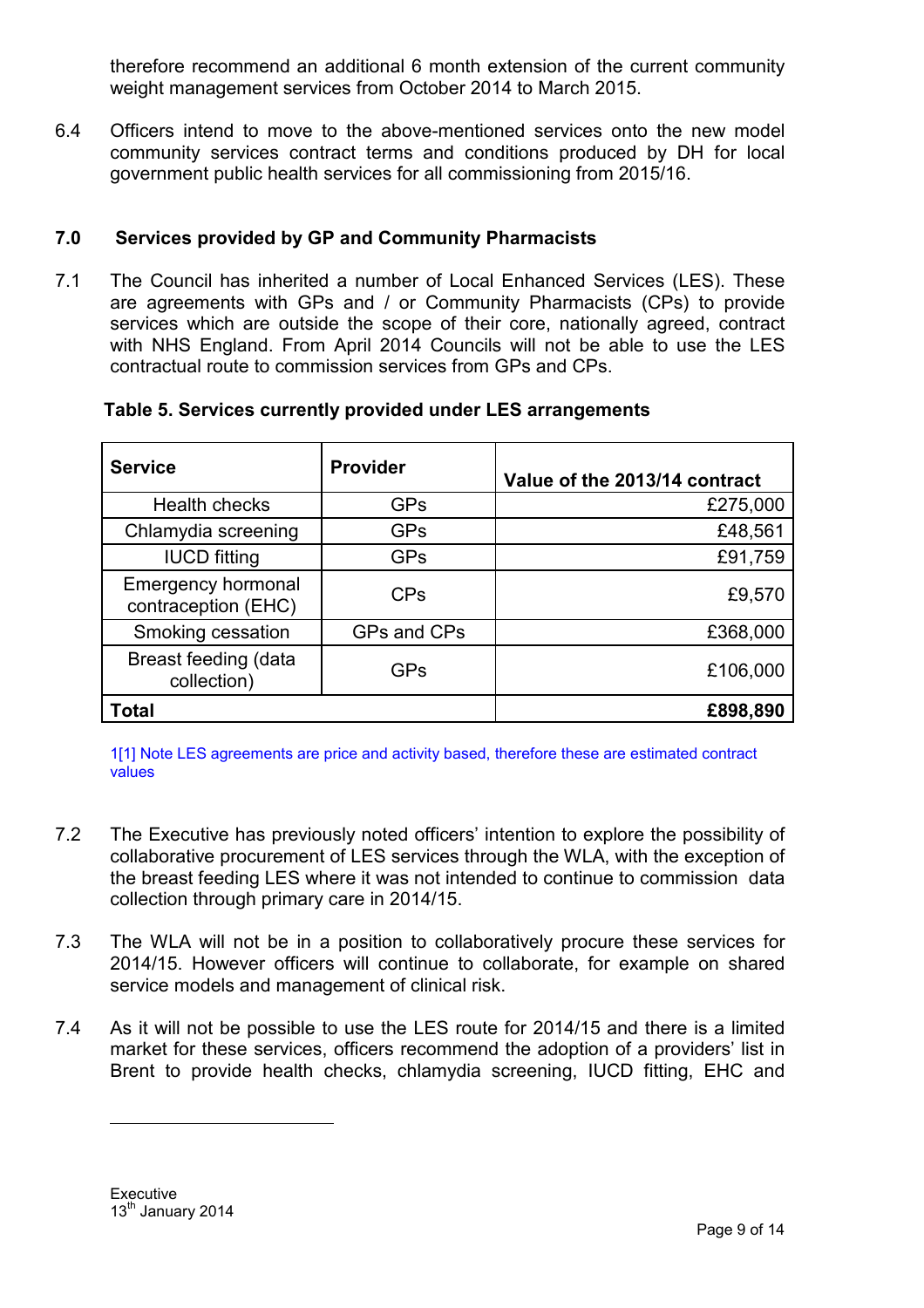smoking cessation services. Qualification for the providers' list will be dependent on clinical requirements.

7.5 At present the provision of LES services by CPs is reliant on Sonar, a system which supports the validation of activity, the generation of information for payment and the safe transfer of information between CPs and GPs while being compliant with data protection legislation and NHS information governance requirements. In order to support the continued delivery of services from CPs, Officers recommend an additional extension of 6 months from October 2014 to March 2015 of the two current contracts (value £20,000 and £4,700) for good operational and financial reasons.

## **8.0 Summary of proposed contract extensions**

#### 8.1 **Table 6 Summary of the proposed contract extensions**

| Service                                                                                                                                                                                                                                                                                                                                                                    | Agreed extension on<br>Proposed additional<br>contract extension<br>contracts |                                      |  |  |
|----------------------------------------------------------------------------------------------------------------------------------------------------------------------------------------------------------------------------------------------------------------------------------------------------------------------------------------------------------------------------|-------------------------------------------------------------------------------|--------------------------------------|--|--|
|                                                                                                                                                                                                                                                                                                                                                                            | <b>Substance misuse services</b>                                              |                                      |  |  |
| Substance<br>misuse:<br>Cobbold Road treatment<br>and recovery<br>Substance<br>misuse:<br>outreach<br>and<br>engagement<br>Substance<br>misuse:<br>clinical prescribing<br>Substance<br>misuse:<br>day<br>counselling<br>and<br>programme<br>Substance<br>misuse:<br>criminal justice work<br>Substance<br>misuse<br>and<br>sexual<br>health<br>young<br>people's services | Up to 6 months from 31<br>March 14                                            | 6 months (October 14 to<br>March 14) |  |  |
| <b>Sexual health services</b>                                                                                                                                                                                                                                                                                                                                              |                                                                               |                                      |  |  |
| Community contraceptive<br>services (CaSH)<br>Chlamydia<br>screening:<br>programme management<br>Chlamydia<br>screening:<br>testing of samples<br>Local HIV prevention<br>based<br>Web<br>condom<br>ordering and distribution                                                                                                                                              | Up to 10 months from 31<br><b>March 2013</b>                                  | 2 months (February to<br>March 2015) |  |  |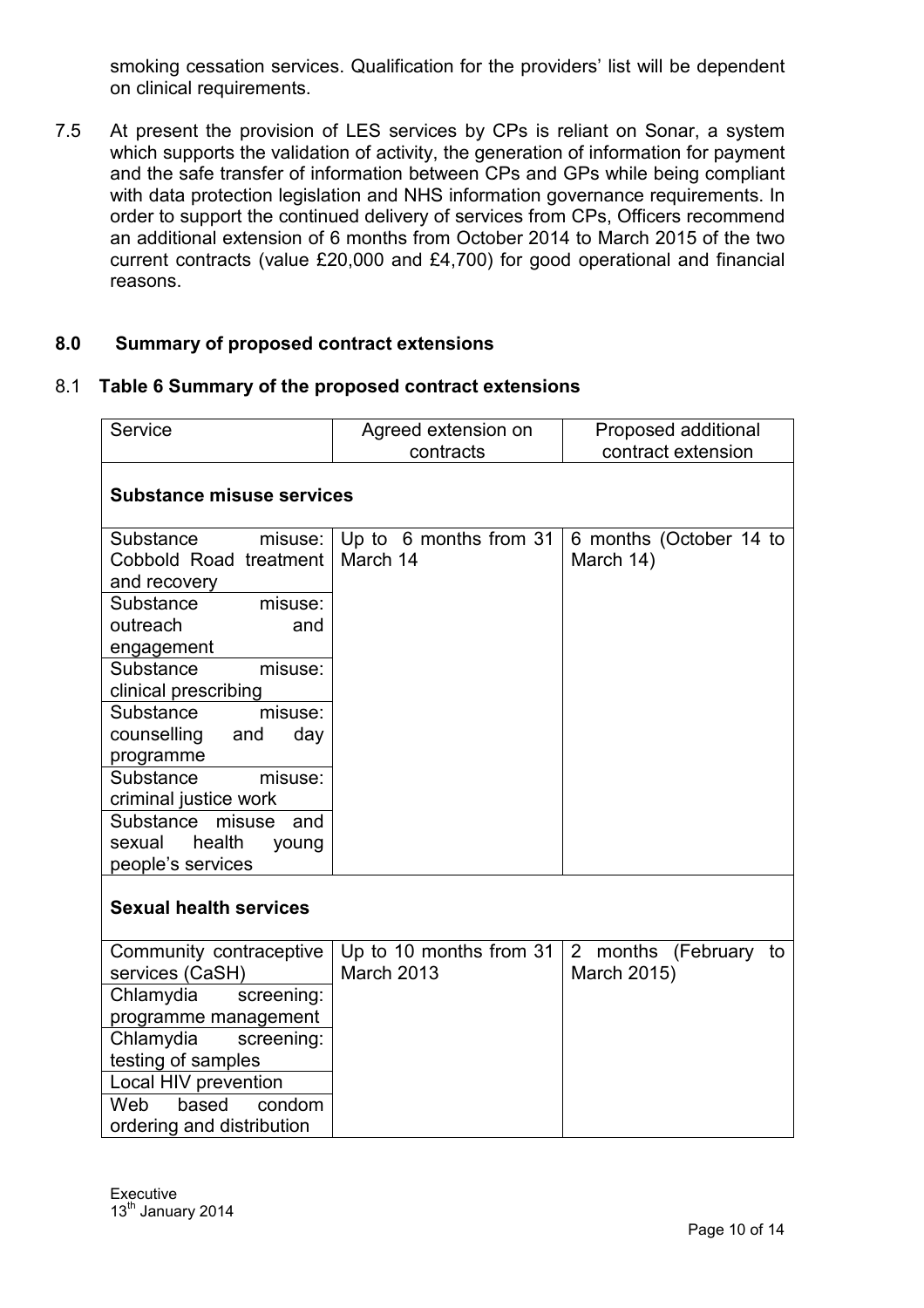| <b>Children's services</b> |           |                                                   |                        |  |  |
|----------------------------|-----------|---------------------------------------------------|------------------------|--|--|
| School nursing             |           | Up to 10 months from $31 \mid 2$ months (February | to                     |  |  |
|                            |           | March 2014                                        | March 2015)            |  |  |
| <b>Community services</b>  |           |                                                   |                        |  |  |
| Intensive                  | lifestyle | Up to 6 months from 31                            | 6 months (October 2014 |  |  |
| intervention               |           | March 2014                                        | to March 2015)         |  |  |
| Community                  | weight    |                                                   |                        |  |  |
| management                 |           |                                                   |                        |  |  |

## **9.0 Next steps**

9.1 During the period of current contracts and their extension, officers will develop the Council's approach to public health commissioning. Officers will look to develop future commissioning options through collaboration with other local authorities including, but not necessarily limited, to the WLA. Market engagement and testing will be undertaken both in collaboration with other local authorities, for example the WLA will host a supplier event for GUM providers, and individually. Officers intend to work with a voluntary organisation in order to ensure that the Council's procurement process is well understood by potential third sector providers of public health services and to support market development.

## **10.0 Financial Implications**

10.1 In 2014/15 the Council will receive a ring fenced public health grant of £18.848m. The value of current contracts for which the council has current responsibility and funding is £12.742m. The grant remains ring fenced in 2015/16, although its value is not yet known.

| <b>Services</b>                                                                    | <b>Annual Value</b> |
|------------------------------------------------------------------------------------|---------------------|
| <b>Substance Misuse Services</b>                                                   | £4,682,537          |
| <b>Sexual Health Services</b>                                                      | £5,444,361          |
| <b>Children's Services</b>                                                         | £5,238,157          |
| <b>Community Services</b>                                                          | £226,000            |
| Services provided under a LES                                                      |                     |
| arrangement                                                                        | £898,890            |
| <b>Total</b>                                                                       | £16,489,945         |
| Less contracts not currently funded by<br>the council - funding will transfer with |                     |
| responsibility                                                                     | $-£3,747,403$       |
| Total                                                                              | £12,742,542         |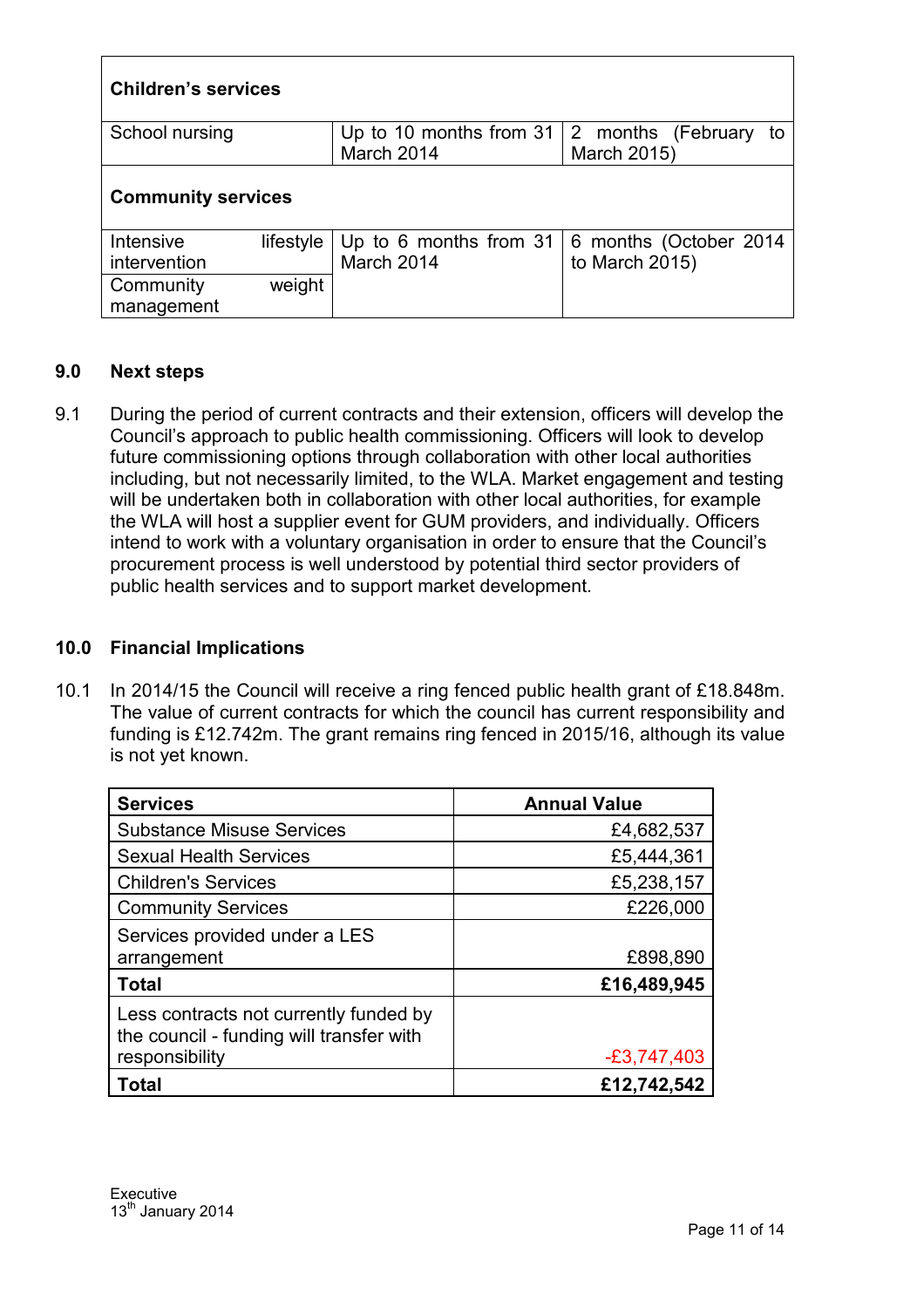10.2 The financial implications of awarding public health contracts are that some services, such as GUM and LES services, are demand led and therefore difficult to forecast which could result in expenditure being incurred over and above the allocated grant. These risks will be mitigated through regular reporting and monitoring of expenditure.

## **11.0 Legal Implications**

- 11.1 The *2012 Health and Social Care Act* ("the Act") introduced changes by a series of amendments to the *National Health Service Act 2006*. The Act gives local authorities a duty to take such steps as it considers appropriate to improve the health of the people in its area. In general terms, the Act confers on local authorities the function of improving public health and gives local authorities considerable scope to determine what actions it will take in pursuit of that general function.
- 11.2 Secondary legislative provision, such as the *Local Authorities (Public Health Functions and Entry to Premises by Local Healthwatch Representatives) Regulations 2013* require local authorities to provide certain public health services. The public health services which local authorities must provide are:
	- 1. The National Child Measurement Programme
	- 2. Health checks
	- 3. Open access sexual health services
	- 4. Public health advice service to CCGs
- 11.3 Currently the provision of public health services are classified as Part B Services under the Public Contracts Regulations 2006 ("the EU Procurement Regulations") and as such are not subject to the full application of the EU Procurement Regulations (save that there must be a technical specification contained in the contract documents and on award of contract the Council must issue a Contract Award Notice in the OJEU within 48 days of award). The public health services are however, subject to the overriding EU Treaty principles of equality of treatment, fairness and transparency in the award of contracts.
- 11.4 In the previous August 2013 report to Members, it was reported that the council would re-commission public health services by way of a Framework Agreement for the reasons set out within the body of the report including, progression of partnering arrangement opportunities with other West London Alliance boroughs. Officers have determined that the Framework Agreement route is not the preferred method of re-procuring services and wish to explore the public health market and commissioning options prior to tendering and/or making a direct award (as the case may be) of the services. Therefore, officers are seeking extensions of existing services contracts with providers of public health in Brent for a maximum duration of 12 months as stated within the table at Para. 8.1.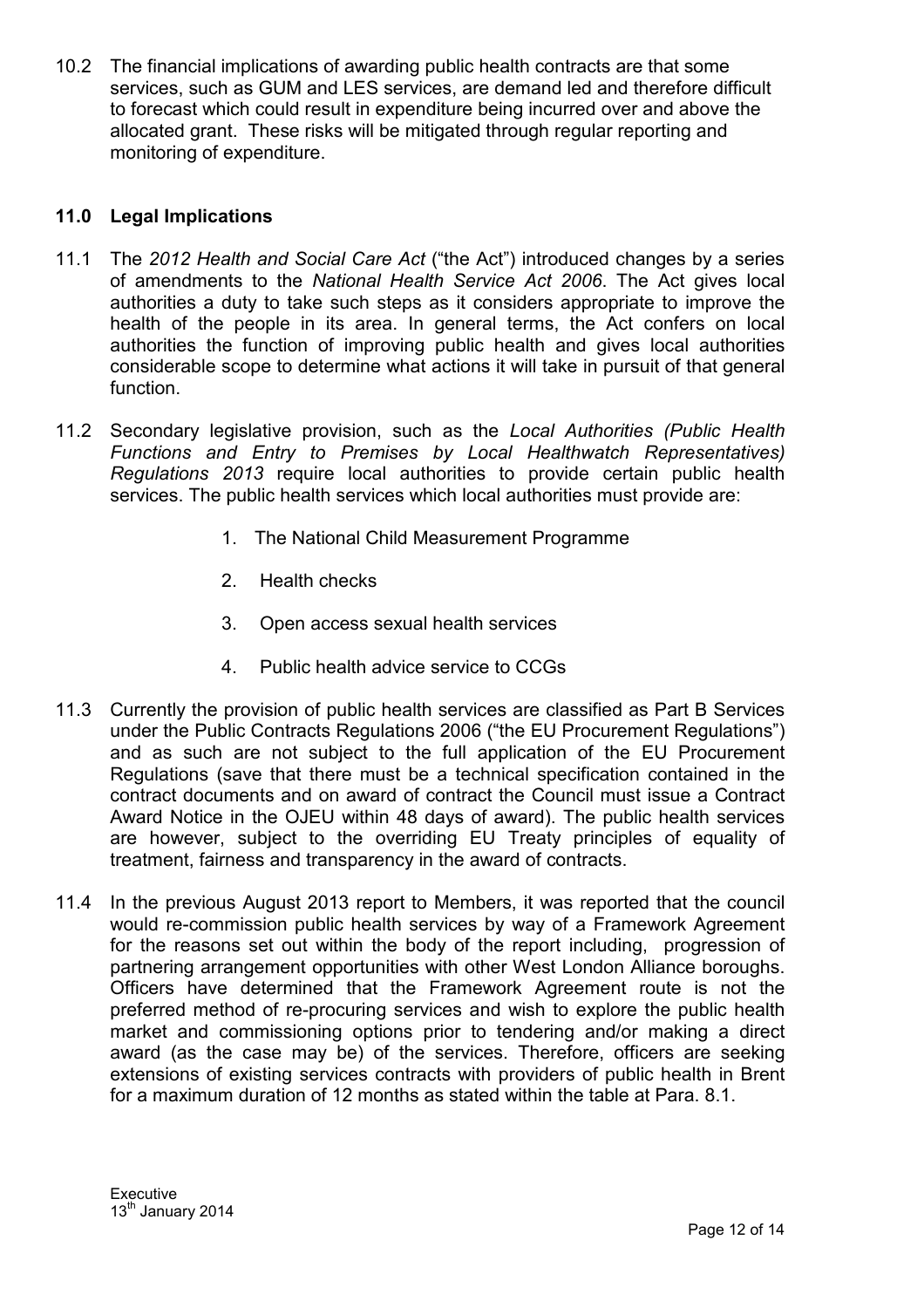- 11.5 For the reasons detailed in paragraphs 3.1 to 6.4 the recommended approach is to seek further extensions in addition to the periods granted by Members in the August 2013 report for the periods specified in the table at paragraph 8.1. Contracts to be extended are currently subject to the NHS terms and conditions of contract. It is proposed by officers that these extended contracts will remain on the same NHS terms and conditions and the intention is for all future public health services to be contracted on the DH template contract specifically drafted for local authority use. Officers will report back to Members in connection with procurement proposals to obtain approval for any pre-tender considerations.
- 11.6 For the commissioning of GUM service contracts, officers have already obtained Member approval to participate in a WLA collaboration of these sexual health services and children's public health services. However, the GUM 2014/15 collaborative arrangements have progressed since the August report and it transpires that the extent of the WLA collaboration for GUM services comprises, primarily of negotiating with existing local authority health providers a locally set tariff and agreeing new terms and conditions, without undertaking a competitive tender exercise; due in part to the open access nature of these services, the data protection issues surrounding patient confidentiality and the limited market. For these reasons officers are seeking Member approval to award direct contracts to the council's existing health providers for the period 2014/15. Under Contract Standing Orders 88(c) and 96 such award of these contracts need to be tendered in accordance with Brent Standing Orders and Financial Regulations, unless the Executive grants an exemption in accordance with Standing Order 84(a). A request for an exemption under Standing Order 84(a) can be approved by the Executive where there are good operational and / or financial reasons. Members are referred to paragraphs  $4.1 - 4.8$ .
- 11.7 In relation to the future commissioning of community-based services (previously known as Local Enhanced Services), officers wish to establish a providers' list comprised primarily of GPs and Community Pharmacies (although where the market exists and clinical requirements permit, the list could include organisations from the private and voluntary sectors) to provide the services set out in Table 5 above. The providers' list will enable patients to choose their care from a list of providers that meet the necessary pre-determined quality standards and are willing to deliver the service for a locally set tariff.
- 11.8 For future commissioning of public health services, Members should be aware of one other significant change in relation to the duty now placed on local authorities to, in respect of their health functions, have regard to the NHS Constitution. Local authorities will need to ensure that they remember to include the NHS Constitution (together with any statutory guidance issued by the Secretary of State) to the list of matters requiring consideration when exercising their public health functions.

## **12.0 Diversity Implications**

12.1 The Council will need to comply with the Equality Act 2010 in the provision of Public Health Services and the NHS Constitution when making decisions affecting the delivery of public health in its area. Where it is proposed to change any service

Executive 13<sup>th</sup> January 2014